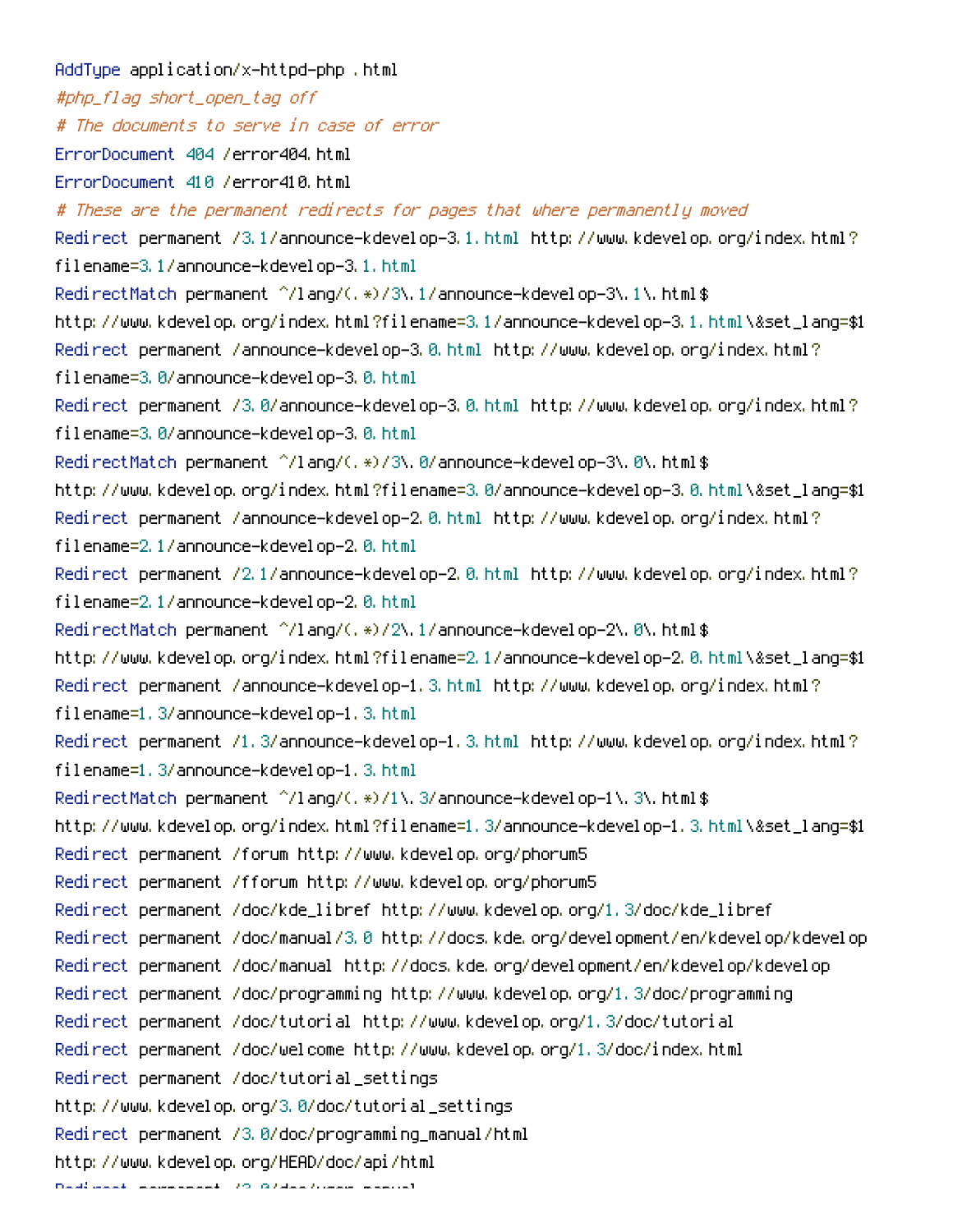Redirect permanent /3.0/doc/user\_manual http://docs.kde.org/development/en/kdevelop/kdevelop Redirect permanent /doc/tutorial\_qtopia http://www.kdevelop.org/3.0/doc/tutorial\_qtopia Redirect permanent /doc/HowToInstallKdevelopOnSuSE.txt http://www.kdevelop.org/2.1/doc/HowToInstallKdevelopOnSuSE.txt Redirect permanent /doc/technotes/index.html http://www.kdevelop.org/index.html? filename=doc/technotes/index.html Redirect permanent /mrtg http://www.kdevelop.org/index.html?filename=stats.html Redirect permanent /bugarchive/maillist.html http://www.kdevelop.org/index.html? filename=bugs.html Redirect permanent /doc/libstdc++ http://gcc.gnu.org/onlinedocs/libstdc++/latest-doxygen Redirect permanent /doc/cref http://www-ccs.ucsd.edu/c Redirect permanent /HEAD/doc/api/html/KDev3Arch.html http://www.kdevelop.org/HEAD/doc/api/html/architecture.html Redirect permanent /graphics/pic\_corner/kdevelop-2.0.gif http://www.kdevelop.org/graphics/pic\_corner/kdevelop-2.1.gif Redirect permanent /graphics/pic\_corner/3.0/full\_ide.png http://www.kdevelop.org/graphics/screenshots/3.0/full\_ide.png Redirect permanent /lang/de/doc/kde\_libref http://www.kdevelop.org/lang/de/1.3/doc/kde\_libref Redirect permanent /lang/de/doc/manual http://www.kdevelop.org/lang/de/1.3/doc/manual Redirect permanent /lang/de/doc/tutorial http://www.kdevelop.org/lang/de/1.3/doc/tutorial Redirect permanent /lang/de/doc/programming http://www.kdevelop.org/1.3/doc/programming # These are gone forever and have no replacement Redirect gone /doc/addendum Redirect gone /1.3/doc/addendum # These are simple redirects Redirect seeother /events/index.html http://www.kdevelop.org/index.html? filename=events.html Redirect seeother /HEAD/index.html http://www.kdevelop.org/index.html? filename=HEAD/kdevelop.html Redirect seeother /1.3/index.html http://www.kdevelop.org/index.html? filename=1.3/kdevelop.html Redirect seeother /2.1/index.html http://www.kdevelop.org/index.html? filename=2.1/kdevelop.html Redirect seeother /3.0/index.html http://www.kdevelop.org/index.html? filename=3.0/kdevelop.html Redirect seeother /3.1/index.html http://www.kdevelop.org/index.html? filename=3.1/kdevelop.html Redirect seeother /3.2/index.html http://www.kdevelop.org/index.html? filename=3.2/kdevelop.html

Redirect seeother /3.3/index.html http://www.kdevelop.org/index.html?